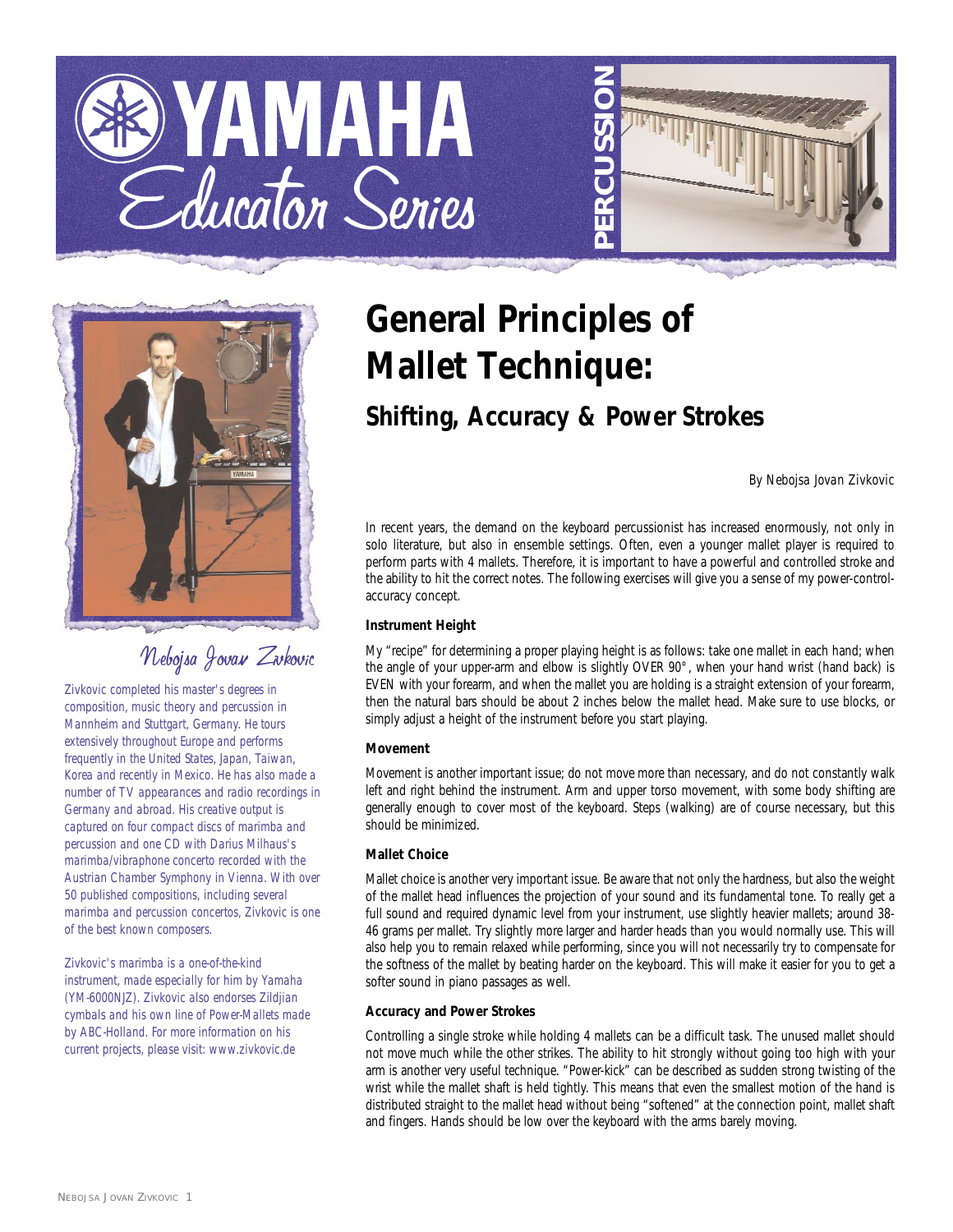

It is like knocking on a door very strongly by holding a hand two inches away and not moving your forearm. I have selected several exercises from my mallet technique book, which you may find useful for improving the techniques mentioned above. Of course, along with these, you should also pick up some pieces for marimba, vibes or xylophone that deal with one or more of these technique issues. I recommend checking out my books Funny Marimba 1 or Funny Vibraphone 2. Both of these European best sellers contain ten solo pieces for 4 mallets ranging from the beginner to intermediate level.

#### **EXERCISES**

The following exercises will help you develop these techniques. They are mostly targeting two or more technical problems at once. Some are also very suitable for the concert artist when only a limited time is available to warm up. Each exercise works only ONE mallet at a time, but you should however, hold 4 mallets when playing them. Transpose all exercises to each of the twelve keys. The mallets are numbered 1-2-3-4 from left to right. Exercises 1 to 3 develop control of mallets 2 (inside left hand) and 4 (outside right hand). Make sure to start out slow, then speed up with controlled motion. Think of "power-kicks" and let the unused mallet hang freely while the performing mallet is tight, strong and accurate. Note that you are practicing three different motions of the mallet: a jumping zigzag, a smoothly curved line and a triple stroke in a vertical motion. You will also notice how tricky it is to switch unused mallets on and off for only one single stroke on the beginning of each exercise. REMEMBER TO PLAY THE LEFT HAND.







Here we have similar exercises, this time working on mallets 1 (outside left hand) and 3 (inside right hand). Transpose them to all 12 keys, and keep the strong and controlled "power-kick".



Make sure to strike all notes correctly, and be sure to feel that each mallet is under control. Do not underestimate these exercises; they do have very useful applications in a real performance situation. The following is "NJZ-ALL-IN" exercise, which is one of my favorites. It contains single independent, alternating, and double vertical strokes! Practice each hand separately and transpose it. Keep at a forte level so you practice endurance and power at the same time. Start slow and speed up to quarter note = 112. Good luck with this one.



Yamaha Corporation of America • Band & Orchestral Division 3445 East Paris Ave., SE • P.O. Box 899 • Grand Rapids, MI 49518-0899 www.yamahapercussion.com